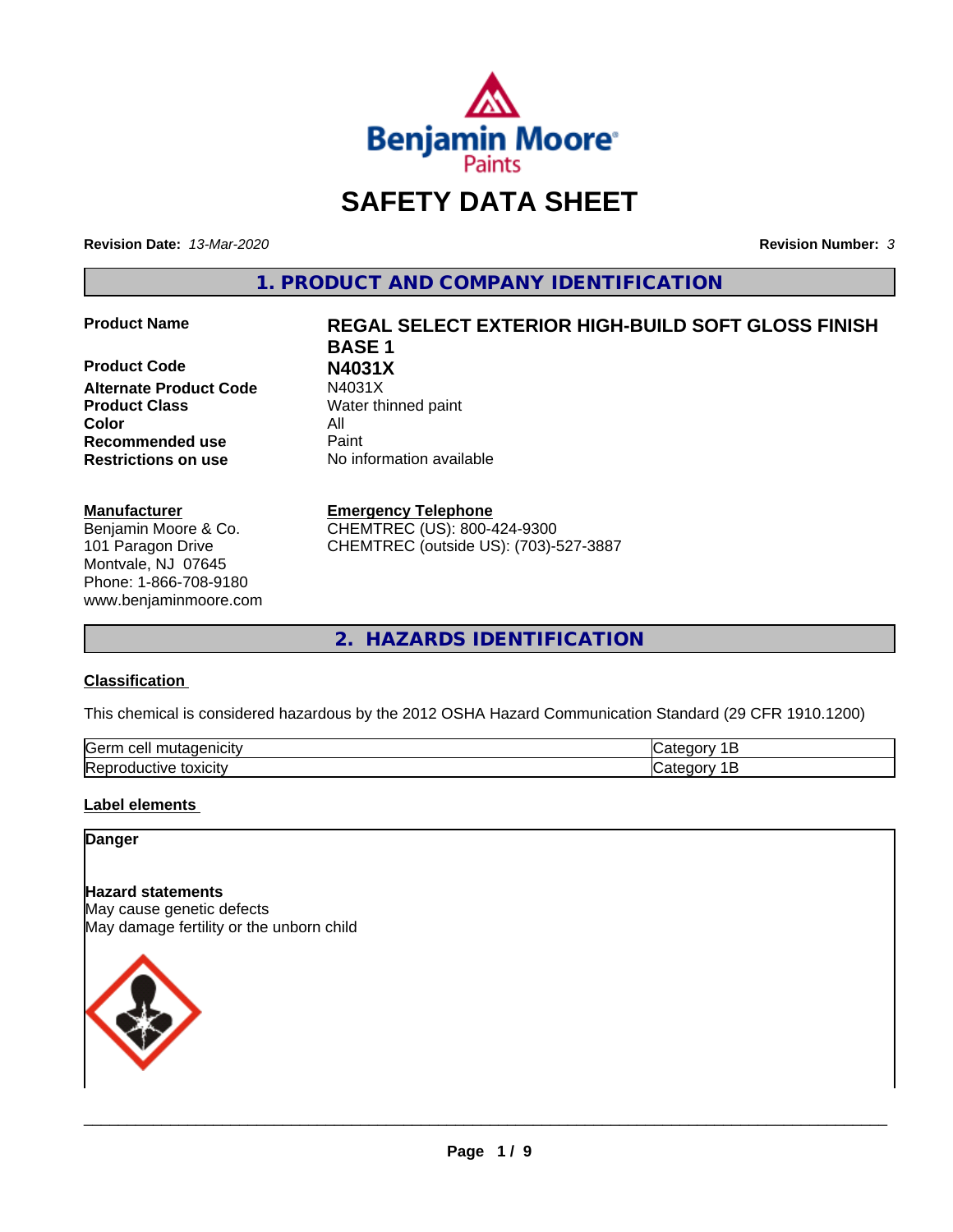**Appearance** liquid **Odor 11** Odor little or no odor

# **Precautionary Statements - Prevention**

Obtain special instructions before use Do not handle until all safety precautions have been read and understood Use personal protective equipment as required

# **Precautionary Statements - Response**

IF exposed or concerned: Get medical advice/attention

# **Precautionary Statements - Storage**

Store locked up

# **Precautionary Statements - Disposal**

Dispose of contents/container to an approved waste disposal plant

# **Hazards not otherwise classified (HNOC)**

Not applicable

# **Other information**

No information available

# **3. COMPOSITION INFORMATION ON COMPONENTS**

| <b>Chemical name</b>                         | CAS No.    | Weight-%    |
|----------------------------------------------|------------|-------------|
| Titanium dioxide                             | 13463-67-7 | $25 - 30$   |
| Silica amorphous                             | 7631-86-9  | - 5         |
| Propanoic acid, 2-methyl-, monoester with    | 25265-77-4 | 1 - 5       |
| 2,2,4-trimethyl-1,3-pentanediol              |            |             |
| Sodium C14-C16 olefin sulfonate              | 68439-57-6 | $0.1 - 0.5$ |
| Carbamic acid, 1H-benzimidazol-2-yl-, methyl | 10605-21-7 | $0.1 - 0.5$ |
| ester                                        |            |             |

# **4. FIRST AID MEASURES**

| <b>General Advice</b> | If symptoms persist, call a physician. Show this safety data sheet to the doctor in<br>attendance.       |
|-----------------------|----------------------------------------------------------------------------------------------------------|
| <b>Eye Contact</b>    | Rinse thoroughly with plenty of water for at least 15 minutes and consult a<br>physician.                |
| <b>Skin Contact</b>   | Wash off immediately with soap and plenty of water while removing all<br>contaminated clothes and shoes. |
| <b>Inhalation</b>     | Move to fresh air. If symptoms persist, call a physician.                                                |
| Ingestion             | Clean mouth with water and afterwards drink plenty of water. Consult a physician<br>if necessary.        |
| <b>Most Important</b> | None known.                                                                                              |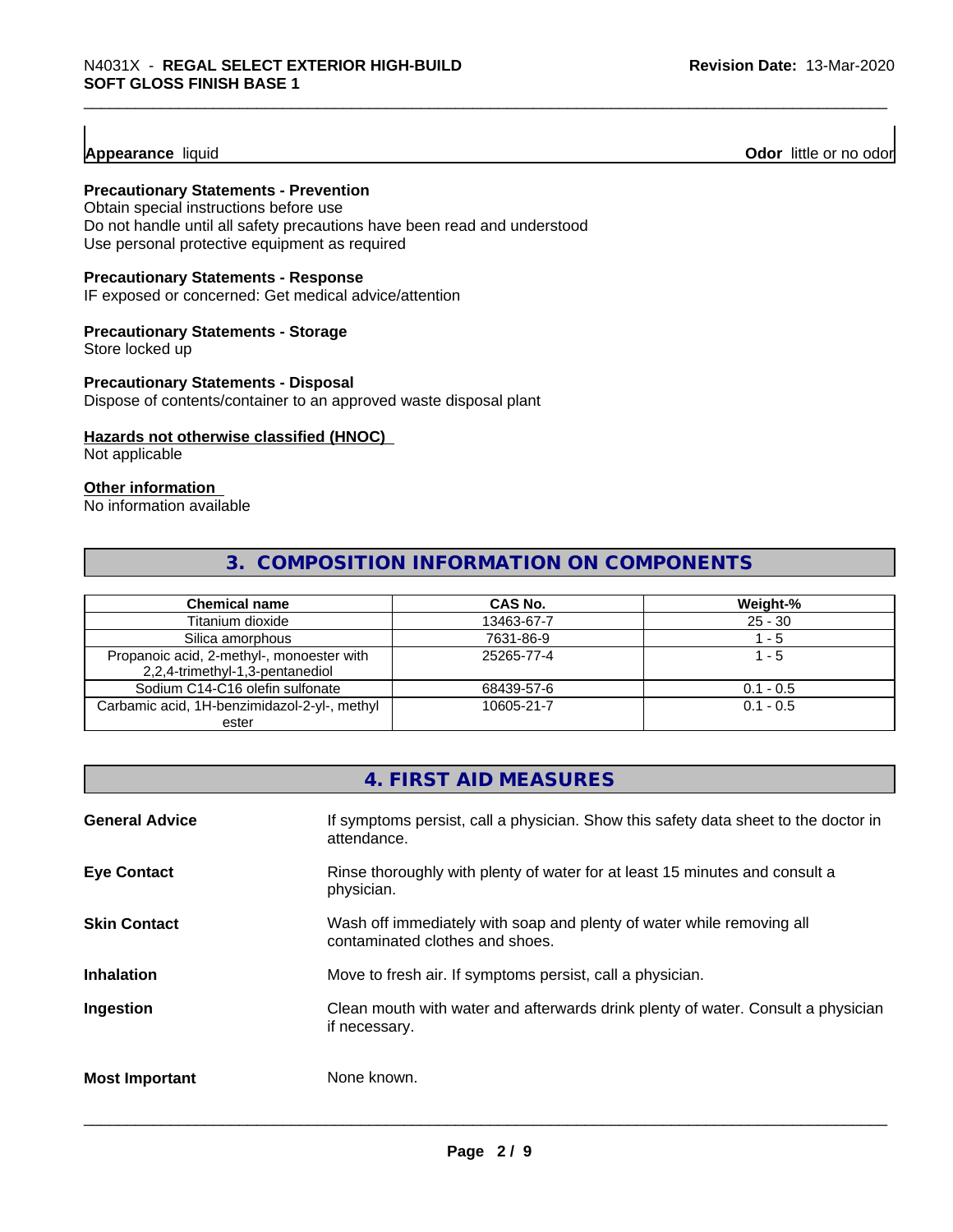| <b>Symptoms/Effects</b>                                                          |                                                                                                                                              |
|----------------------------------------------------------------------------------|----------------------------------------------------------------------------------------------------------------------------------------------|
| <b>Notes To Physician</b><br>Treat symptomatically.                              |                                                                                                                                              |
|                                                                                  | 5. FIRE-FIGHTING MEASURES                                                                                                                    |
| <b>Suitable Extinguishing Media</b>                                              | Use extinguishing measures that are appropriate to local<br>circumstances and the surrounding environment.                                   |
| Protective equipment and precautions for firefighters                            | As in any fire, wear self-contained breathing apparatus<br>pressure-demand, MSHA/NIOSH (approved or equivalent)<br>and full protective gear. |
| <b>Specific Hazards Arising From The Chemical</b>                                | Closed containers may rupture if exposed to fire or<br>extreme heat.                                                                         |
| <b>Sensitivity to mechanical impact</b>                                          | No                                                                                                                                           |
| Sensitivity to static discharge                                                  | No                                                                                                                                           |
| <b>Flash Point Data</b><br>Flash point (°F)<br>Flash Point (°C)<br><b>Method</b> | Not applicable<br>Not applicable<br>Not applicable                                                                                           |
| <b>Flammability Limits In Air</b>                                                |                                                                                                                                              |
| Lower flammability limit:<br><b>Upper flammability limit:</b>                    | Not applicable<br>Not applicable                                                                                                             |
| Health: 2<br>Flammability: 0<br><b>NFPA</b>                                      | Instability: 0<br><b>Special: Not Applicable</b>                                                                                             |
| <b>NFPA Legend</b><br>0 - Not Hazardous<br>1 - Slightly<br>2 - Moderate          |                                                                                                                                              |

3 - High

4 - Severe

*The ratings assigned are only suggested ratings, the contractor/employer has ultimate responsibilities for NFPA ratings where this system is used.*

*Additional information regarding the NFPA rating system is available from the National Fire Protection Agency (NFPA) at www.nfpa.org.*

# **6. ACCIDENTAL RELEASE MEASURES**

| <b>Personal Precautions</b>      | Avoid contact with skin, eyes and clothing. Ensure adequate ventilation.                             |
|----------------------------------|------------------------------------------------------------------------------------------------------|
| <b>Other Information</b>         | Prevent further leakage or spillage if safe to do so.                                                |
| <b>Environmental precautions</b> | See Section 12 for additional Ecological Information.                                                |
| <b>Methods for Cleaning Up</b>   | Soak up with inert absorbent material. Sweep up and shovel into suitable<br>containers for disposal. |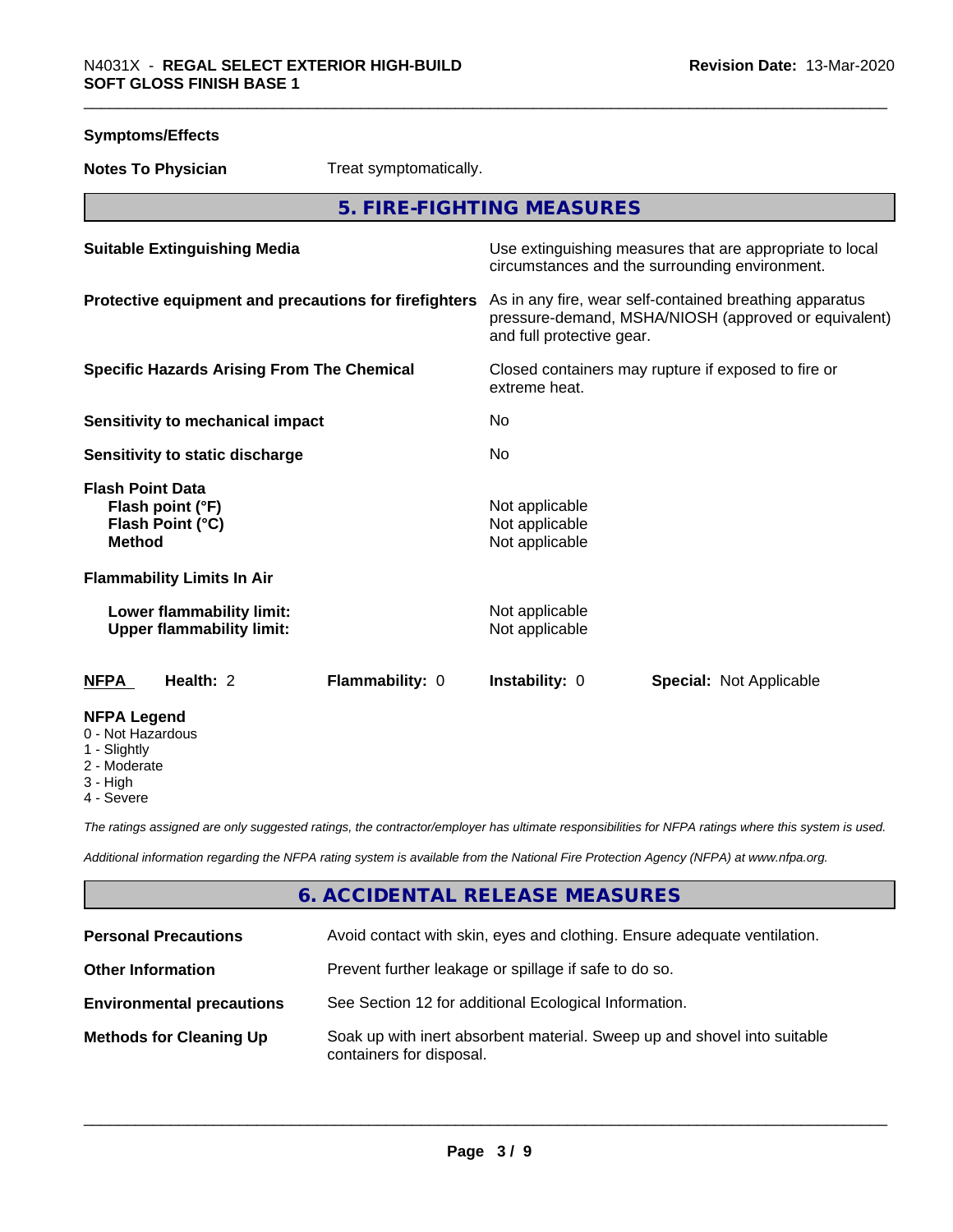|                               | 7. HANDLING AND STORAGE                                                                                                                                                          |
|-------------------------------|----------------------------------------------------------------------------------------------------------------------------------------------------------------------------------|
| <b>Handling</b>               | Avoid contact with skin, eyes and clothing. Avoid breathing vapors, spray mists or<br>sanding dust. In case of insufficient ventilation, wear suitable respiratory<br>equipment. |
| <b>Storage</b>                | Keep container tightly closed. Keep out of the reach of children.                                                                                                                |
| <b>Incompatible Materials</b> | No information available                                                                                                                                                         |

# **Exposure Limits**

|                                            | <b>Chemical name</b> | <b>ACGIH TLV</b>         | <b>OSHA PEL</b>                 |
|--------------------------------------------|----------------------|--------------------------|---------------------------------|
|                                            | Titanium dioxide     | TWA: $10 \text{ ma/m}^3$ | <b>TWA</b><br>15 mg/m $3 \cdot$ |
| N/E<br>TWA<br>Silica amorphous<br>20 mppcf |                      |                          |                                 |

**8. EXPOSURE CONTROLS/PERSONAL PROTECTION**

#### **Legend**

ACGIH - American Conference of Governmental Industrial Hygienists Exposure Limits OSHA - Occupational Safety & Health Administration Exposure Limits N/E - Not Established

| <b>Engineering Measures</b>          | Ensure adequate ventilation, especially in confined areas.                                                                                                                                                                                                                                                                                                          |  |
|--------------------------------------|---------------------------------------------------------------------------------------------------------------------------------------------------------------------------------------------------------------------------------------------------------------------------------------------------------------------------------------------------------------------|--|
| <b>Personal Protective Equipment</b> |                                                                                                                                                                                                                                                                                                                                                                     |  |
| <b>Eye/Face Protection</b>           | Safety glasses with side-shields.                                                                                                                                                                                                                                                                                                                                   |  |
| <b>Skin Protection</b>               | Protective gloves and impervious clothing.                                                                                                                                                                                                                                                                                                                          |  |
| <b>Respiratory Protection</b>        | Use only with adequate ventilation. In operations where exposure limits are<br>exceeded, use a NIOSH approved respirator that has been selected by a<br>technically qualified person for the specific work conditions. When spraying the<br>product or applying in confined areas, wear a NIOSH approved respirator<br>specified for paint spray or organic vapors. |  |
| <b>Hygiene Measures</b>              | Avoid contact with skin, eyes and clothing. Remove and wash contaminated<br>clothing before re-use. Wash thoroughly after handling.                                                                                                                                                                                                                                 |  |

# **9. PHYSICAL AND CHEMICAL PROPERTIES**

**Appearance** liquid **Odor** little or no odor **Density (Ibs/gal)** 10.8 - 11.2<br> **Specific Gravity** 1.29 - 1.34 **Specific Gravity** 

**Odor Threshold**<br> **Density (Ibs/gal)**<br> **Density (Ibs/gal)**<br> **No information available**<br>
10.8 - 11.2 **pH** No information available **Viscosity (cps)** No information available **Solubility(ies)** No information available **Water solubility Water solubility Water solubility Water solubility No information available Evaporation Rate No information available No information available Vapor pressure No information available Vapor density Vapor** density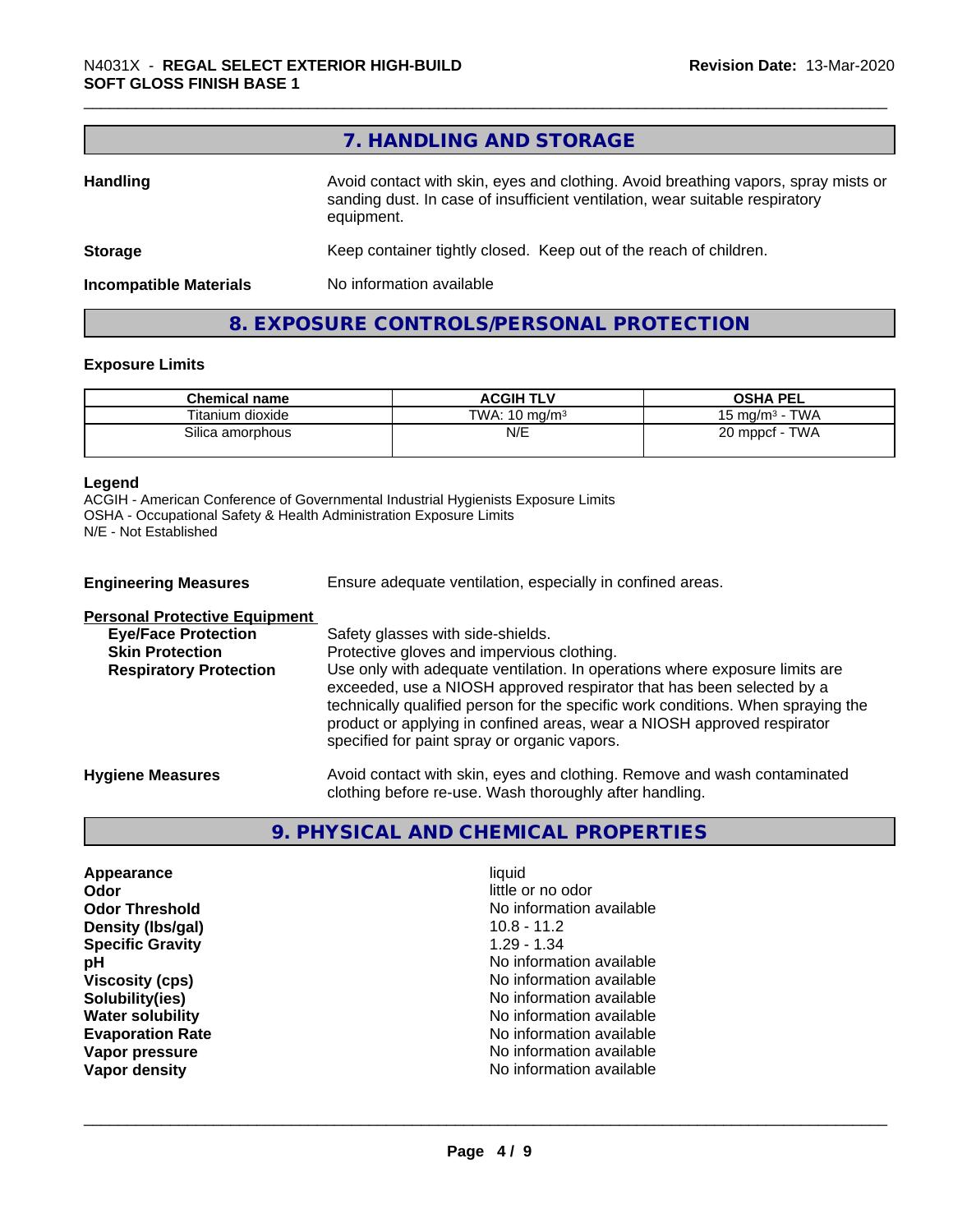| $50 - 60$                |
|--------------------------|
| $35 - 45$                |
| $40 - 50$                |
| $55 - 65$                |
| < 50                     |
| 212                      |
| 100                      |
| 32                       |
| 0                        |
| Not applicable           |
| Not applicable           |
| Not applicable           |
| Not applicable           |
| Not applicable           |
| Not applicable           |
| No information available |
| No information available |
| No information available |
| No information available |
| No information available |
|                          |

# **10. STABILITY AND REACTIVITY**

| <b>Reactivity</b>                       | Not Applicable                           |
|-----------------------------------------|------------------------------------------|
| <b>Chemical Stability</b>               | Stable under normal conditions.          |
| <b>Conditions to avoid</b>              | Prevent from freezing.                   |
| <b>Incompatible Materials</b>           | No materials to be especially mentioned. |
| <b>Hazardous Decomposition Products</b> | None under normal use.                   |
| Possibility of hazardous reactions      | None under normal conditions of use.     |

**11. TOXICOLOGICAL INFORMATION**

**Product Information**

# **Information on likely routes of exposure**

**Principal Routes of Exposure** Eye contact, skin contact and inhalation.

**Acute Toxicity** 

**Product Information** No information available

# **Symptoms** related to the physical, chemical and toxicological characteristics

**Symptoms** No information available

# **Delayed and immediate effects as well as chronic effects from short and long-term exposure**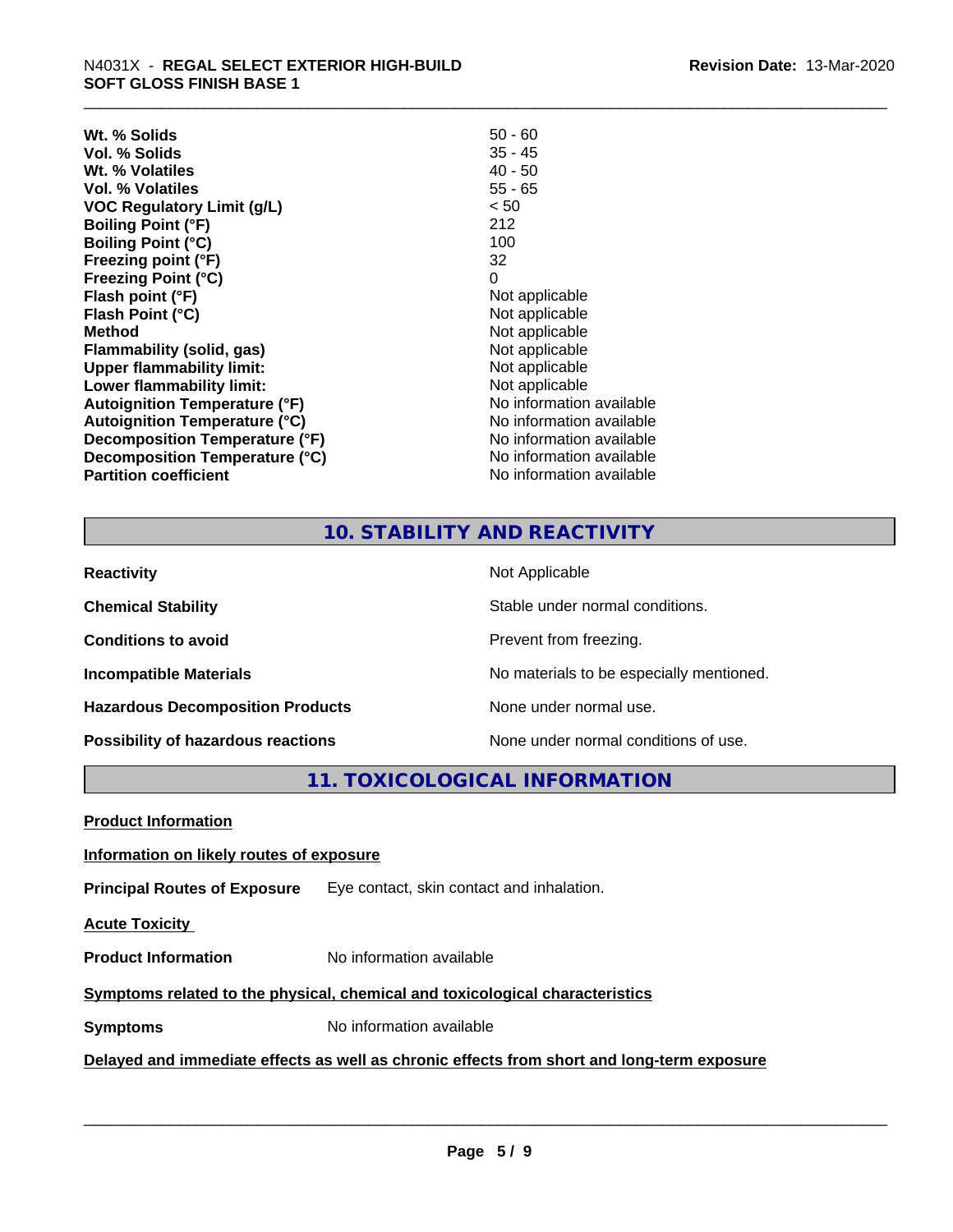| Eye contact                     | May cause slight irritation.                                                      |
|---------------------------------|-----------------------------------------------------------------------------------|
| <b>Skin contact</b>             | Substance may cause slight skin irritation. Prolonged or repeated contact may dry |
|                                 | skin and cause irritation.                                                        |
| <b>Inhalation</b>               | May cause irritation of respiratory tract.                                        |
| Ingestion                       | Ingestion may cause gastrointestinal irritation, nausea, vomiting and diarrhea.   |
| <b>Sensitization</b>            | No information available                                                          |
| <b>Neurological Effects</b>     | No information available.                                                         |
| <b>Mutagenic Effects</b>        | Suspected of causing genetic defects.                                             |
| <b>Reproductive Effects</b>     | May damage fertility or the unborn child.                                         |
| <b>Developmental Effects</b>    | No information available.                                                         |
| <b>Target organ effects</b>     | No information available.                                                         |
| <b>STOT - single exposure</b>   | No information available.                                                         |
| <b>STOT - repeated exposure</b> | No information available.                                                         |
| Other adverse effects           | No information available.                                                         |
| <b>Aspiration Hazard</b>        | No information available                                                          |

# **Numerical measures of toxicity**

**The following values are calculated based on chapter 3.1 of the GHS document**

| <b>ATEmix (oral)</b>   | 33107 mg/kg  |
|------------------------|--------------|
| <b>ATEmix (dermal)</b> | 141584 mg/kg |

# **Component Information**

| Chemical name                                                                                 | Oral LD50                                    | Dermal LD50                                                                          | Inhalation LC50        |
|-----------------------------------------------------------------------------------------------|----------------------------------------------|--------------------------------------------------------------------------------------|------------------------|
| Titanium dioxide<br>13463-67-7                                                                | $> 10000$ mg/kg (Rat)                        | $\overline{\phantom{a}}$                                                             |                        |
| Silica amorphous<br>7631-86-9                                                                 | $= 7900$ mg/kg (Rat)                         | $>$ 2000 mg/kg (Rabbit)                                                              | $> 2.2$ mg/L (Rat) 1 h |
| Propanoic acid, 2-methyl-,<br>monoester with<br>2,2,4-trimethyl-1,3-pentanediol<br>25265-77-4 | $=$ 3200 mg/kg (Rat)                         | $> 15200$ mg/kg (Rat)                                                                |                        |
| Sodium C14-C16 olefin sulfonate<br>68439-57-6                                                 | $= 2220$ mg/kg (Rat)                         | $> 740$ mg/kg (Rabbit)                                                               |                        |
| Carbamic acid,<br>1H-benzimidazol-2-yl-, methyl ester<br>10605-21-7                           | $>$ 5050 mg/kg (Rat)<br>$= 6400$ mg/kg (Rat) | $> 10000$ mg/kg (Rabbit) = 2 g/kg<br>$\text{Rat}$ ) = 8500 mg/kg ( $\text{Rabbit}$ ) |                        |

# **Chronic Toxicity**

# **Carcinogenicity**

*The information below indicateswhether each agency has listed any ingredient as a carcinogen:.*

| <b>Chemical</b><br>name           | <b>IARC</b>          | <b>NTP</b> | OSHA   |
|-----------------------------------|----------------------|------------|--------|
|                                   | Possible Human<br>2B |            | Listed |
| l mate<br><br>dioxide<br>⊺itanium | Carcinogen           |            |        |

• Although IARC has classified titanium dioxide as possibly carcinogenic to humans (2B), their summary concludes: "No significant exposure to titanium dioxide is thought to occur during the use of products in which titanium dioxide is bound to other materials, such as paint."

# **Legend**

IARC - International Agency for Research on Cancer NTP - National Toxicity Program OSHA - Occupational Safety & Health Administration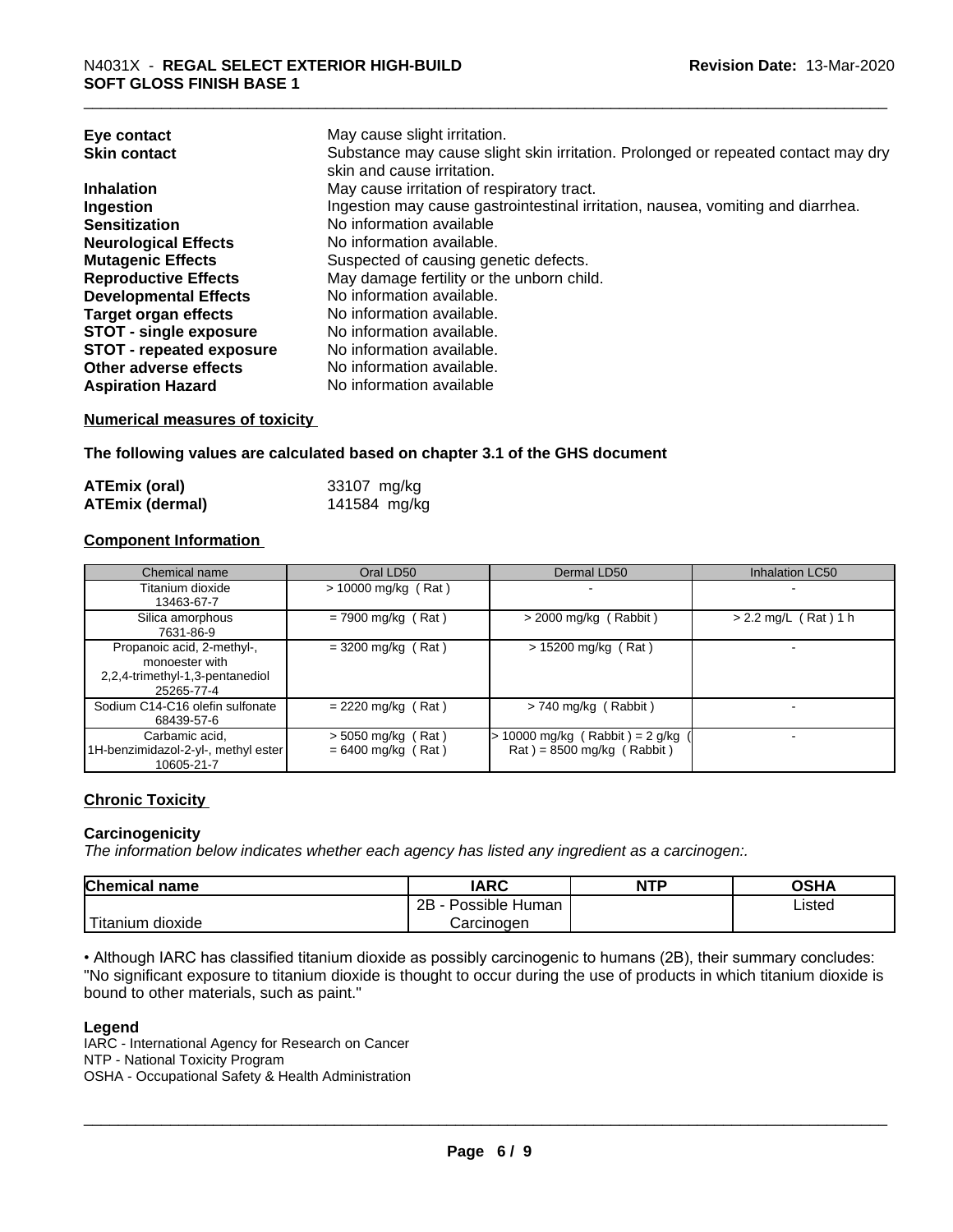# **12. ECOLOGICAL INFORMATION**

# **Ecotoxicity Effects**

The environmental impact of this product has not been fully investigated.

# **Product Information**

**Acute Toxicity to Fish** No information available

### **Acute Toxicity to Aquatic Invertebrates**

No information available

**Acute Toxicity to Aquatic Plants**

No information available

# **Persistence / Degradability**

No information available.

### **Bioaccumulation**

There is no data for this product.

### **Mobility in Environmental Media**

No information available.

# **Ozone**

No information available

# **Component Information**

### **Acute Toxicity to Fish**

Titanium dioxide  $LC50:$  > 1000 mg/L (Fathead Minnow - 96 hr.) Carbamic acid, 1H-benzimidazol-2-yl-, methyl ester LC50: 1.5 mg/L (Rainbow Trout - 96 hr.)

#### **Acute Toxicity to Aquatic Invertebrates**

Carbamic acid, 1H-benzimidazol-2-yl-, methyl ester LC50: 0.22 mg/L (water flea - 48 hr.)

#### **Acute Toxicity to Aquatic Plants**

No information available

# **13. DISPOSAL CONSIDERATIONS**

**Waste Disposal Method** Dispose of in accordance with federal, state, and local regulations. Local requirements may vary, consult your sanitation department or state-designated environmental protection agency for more disposal options.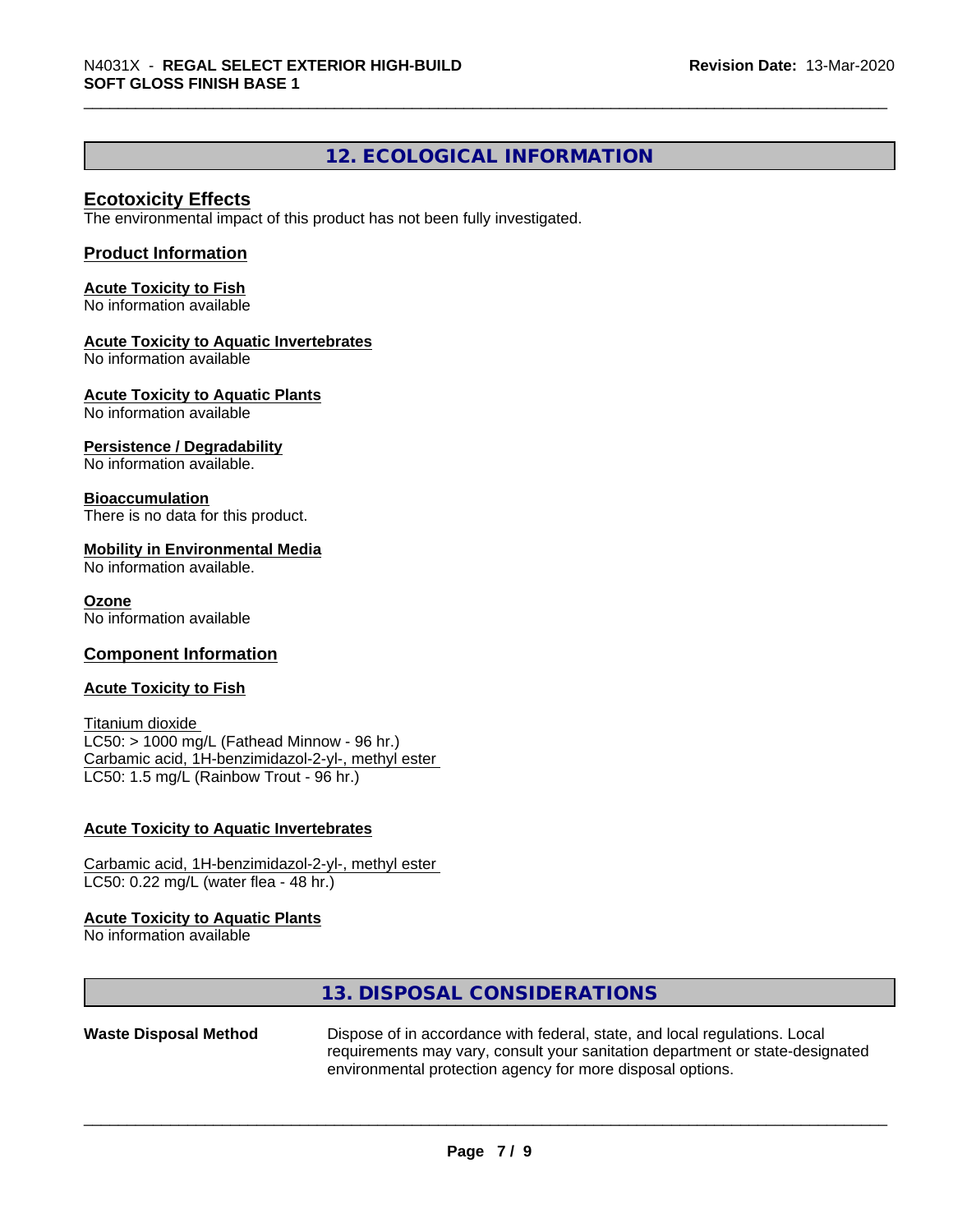|                           | 14. TRANSPORT INFORMATION         |  |
|---------------------------|-----------------------------------|--|
| <b>DOT</b>                | Not regulated                     |  |
| <b>ICAO / IATA</b>        | Not regulated                     |  |
| <b>IMDG / IMO</b>         | Not regulated                     |  |
|                           | <b>15. REGULATORY INFORMATION</b> |  |
| International Inventories |                                   |  |

# **International Inventories**

| <b>TSCA: United States</b> | Yes - All components are listed or exempt. |
|----------------------------|--------------------------------------------|
| <b>DSL: Canada</b>         | Yes - All components are listed or exempt. |

# **Federal Regulations**

| SARA 311/312 hazardous categorization |     |  |
|---------------------------------------|-----|--|
| Acute health hazard                   | Nο  |  |
| <b>Chronic Health Hazard</b>          | Yes |  |
| Fire hazard                           | Nο  |  |
| Sudden release of pressure hazard     | No  |  |
| Reactive Hazard                       | No  |  |

# **SARA 313**

Section 313 of Title III of the Superfund Amendments and Reauthorization Act of 1986 (SARA). This product contains a chemical or chemicals which are subject to the reporting requirements of the Act and Title 40 of the Code of Federal Regulations, Part 372:

*None*

**Clean Air Act,Section 112 Hazardous Air Pollutants (HAPs) (see 40 CFR 61)**

This product contains the following HAPs:

*None*

# **US State Regulations**

# **California Proposition 65**

**A** WARNING: Cancer and Reproductive Harm– www.P65warnings.ca.gov

# **State Right-to-Know**

| Chemical<br>name    | ''<br>massacnu<br>. | Jersev<br>New | <b>ivlvania</b><br>-- - |  |
|---------------------|---------------------|---------------|-------------------------|--|
| litanium<br>dioxide |                     |               |                         |  |